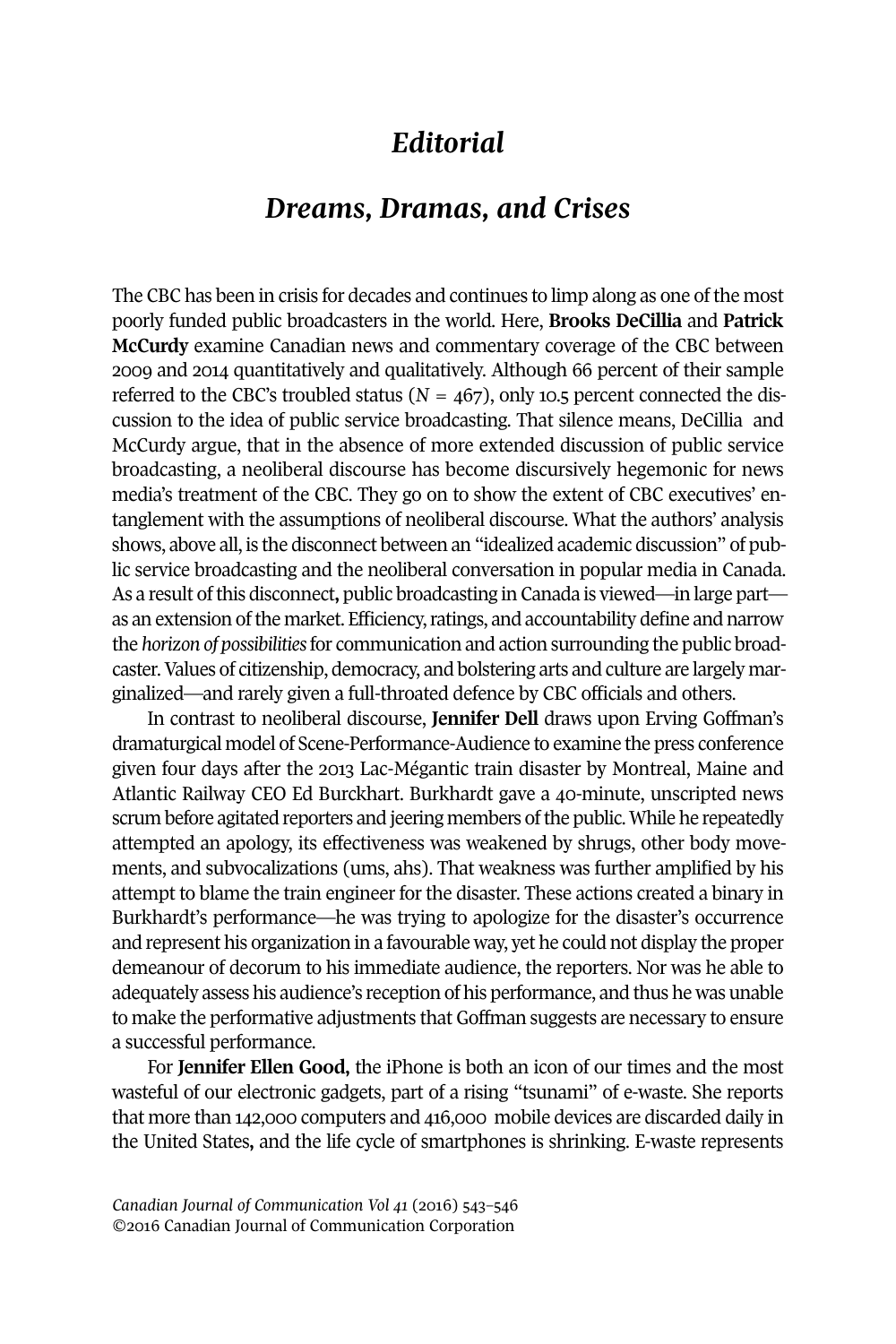the fastest-growing waste stream in developed countries. Globally it is estimated that 40 million tonnes of e-waste are produced annually, while countries like India and China are soon expected to see a 500 percentincrease in communications device waste. Good draws on the theory of symbolic annihilation to grasp the problem: namely, what media does *not* show us is as important as what they do show. Showing conveys social existence; not showing (symbolic annihilation) denies it. To demonstrate,Good sampled search engines and news databases for both the terms "iPhone" and "e-waste"; and while the former generated many hits, the latter generated only a few, which were also found to be decreasing. For instance, "iPhone6" was the third-highest Google search term in Canada in 2014, after "Robin Williams" and "World Cup." "E-waste," by contrast, flatlined to zero. As Good observes, we cannot know what we have not experienced or not been told about.

Using narrative and framing analysis, **Neil Gerlach** re-examines newspaper coverage in the U.S., Britain, and Canada of the 2014 Ebola outbreak. While the initial coverage was consistent with the classic "outbreak narrative" theory, the framing changed once cases began appearing in the West, to what he terms "a pandemic narrative." The latter is a more general narrative, less concerned with medical issues and humanitarian aid, and much more so with broader security issues, including government and military action. The pandemic narrative, Gerlach contends, is itself part of a larger "pandemic culture" characteristic of globalized cultures. It rests, as he demonstrates, on a number of frames:1) that global health systems are fragile; 2) that national biosecurity systems are inadequate; and 3) that the pandemic narrative itself is rooted in fictional representations of disease outbreaks that have leaked into other media and news genres. Pandemic culture is thus the result since the 1980s of regular scares of possible outbreaks (HIV/AIDS, SARS, etc.). These scares have produced an affective condition of generalized anxiety and threats. Because disease threats are linked to our bodies and everyday social practices, anxiety becomes part of the daily environment in which we live, rather than a specific medical threat.

Pertinent here is **Kelsey Lucyk's** article on social determinants of heath (SDOH). SDOH are concepts fundamental to population studies and public health issues, referring to the complex set of demographic, economic, and social factors that condition the contexts into which we are born, grow, work, and age. However, the Canadian public remains largely unaware of SDOH. Some studies show that while respondents identify personal health as an important concern,they do not make a link to broader social and economic aspects, such as employment or gender. Media, in turn,focus upon individual health practices (e.g., smoking, diet) but not on the more complex, systemic conditions. Here, content and framing analysis of the top 25 Canadian news outlets were used to evaluate public awareness of SDOH between 1993 and 2014.While some initial coverage of SDOH emerged in coverage of a public health conference at McMaster University, and while some SDOH were identified (housing, income, education, poverty), others (such as child care, control over one's life, disability, race, and homelessness) were much less frequently mentioned. Where explicitly identified, SDOH were mentioned very broadly, from individual health practices to community-level engagement to public health and security issues. In terms of media coverage, although SDOH were mentioned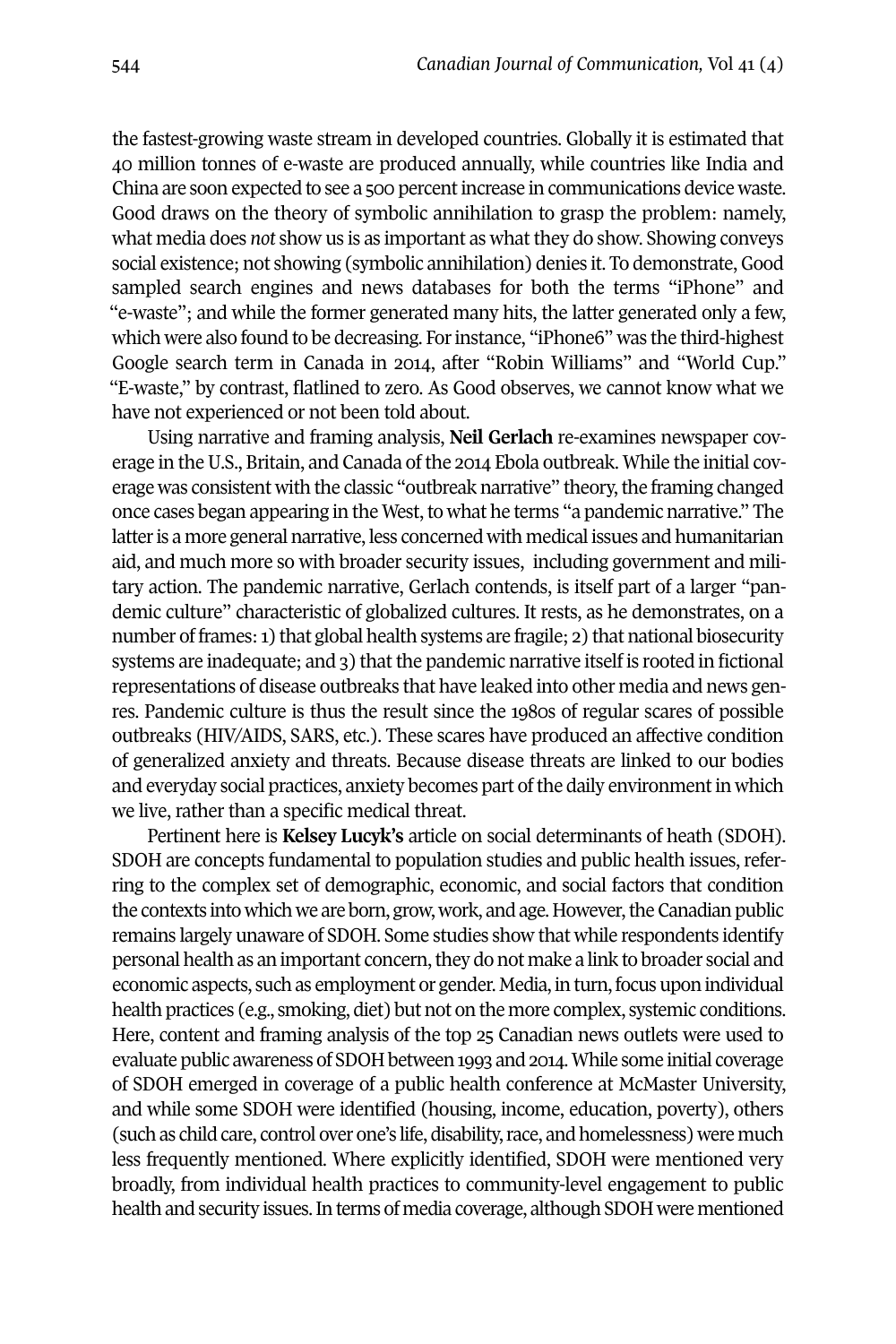to a limited degree prior to 2005, after that year coverage increased significantly. Coverage, however, tended to cluster around specific topics, such as the role of key actors advocating for SDOH.

A framing analysis of news articles revealed that the social determinants of health were presented as an urgent issue in which the action was framed as the responsibility of government, saving health care costs, and a morally just endeavour. Yet articles also framed SDOH and health inequalities as issues that only affect those who face the greatest health and social disadvantage in our society. Problematically, Lucyk argues such framing may serve to disconnect Canadian society from the issue of health inequalities and their negative societal impacts and risks ignoring the root causes of inequalities within and between nations.

**Héloïse Boudon** and **Katharina Niemeyer** look at the transcultural issues involved in the adaptation of the 2005 Québec television series *LesInvincibles*for broadcast on the Franco-German cultural channel Arte in 2010. While the authors did not focus on the reception of the new adaptation among audiences, they did emphasize the production and adaptation process, with interviews of producers and screenwriters of both versions. Current research in adaptation studies emphasizes five theoretical and analytical clusters: fidelity (similarity and difference), the opening to other media forms, a multilevel approach as opposed to one-to-one adaptation, a dialogical process of adaptation, and broader theoretical questions such as interseriality. The French version of *LesInvincibles*is therefore not simply an arbitrary "copy and paste" of the original, but an interserial product that relies on the articulation of the named fidelities. "The adaptation can then be seen as an original re-creation bearing fidelity in form of resemblance and similarity" (p. 659). In the case of *Les Invincibles*, the iconic resemblance to the original is both verbal and visual. It is this resemblance that forms the basis from which the latter version begins to create its own universe *via* the interserial interplay. These observations are evidence not only of the efforts made by the producers and screenwriters to adapt the original format of the series, but also of their desire to integrate into the overall milieu of the Arte channel and strike a chord with its target audience. Elsewhere, the writers' deliberate choice to give greater importance to the characters' mockumentary interview scenes demonstrates the willingness to blend in with the channel's existing style of programming, thereby making *Les Invincibles* a genuine first-generation transcultural adaptation. What is largely French or partly French in Les Invincibles is difficult to determine. Not to forget that in an era of increasingly larger movements of populations across the globe, it is impossible to designate a kind of majority television viewership of native origin and ancestry. So finally, the "Frenchification" of the series was more an attempt to condense national French and some German traits, regionalism, and specific immigration cultures within a topic that is overall "universal."

Finally, **Miglena Todorova's** study aims to encourage journalism educators to apply a decolonizing approach that appreciates the pedagogical value of Indigenous practices related to media and communication and embeds Indigenous epistemologies across the curricula. In journalism education, ecology of knowledges presents an epistemological space wherein diverse kinds of journalism thrive together, thereby enrich-